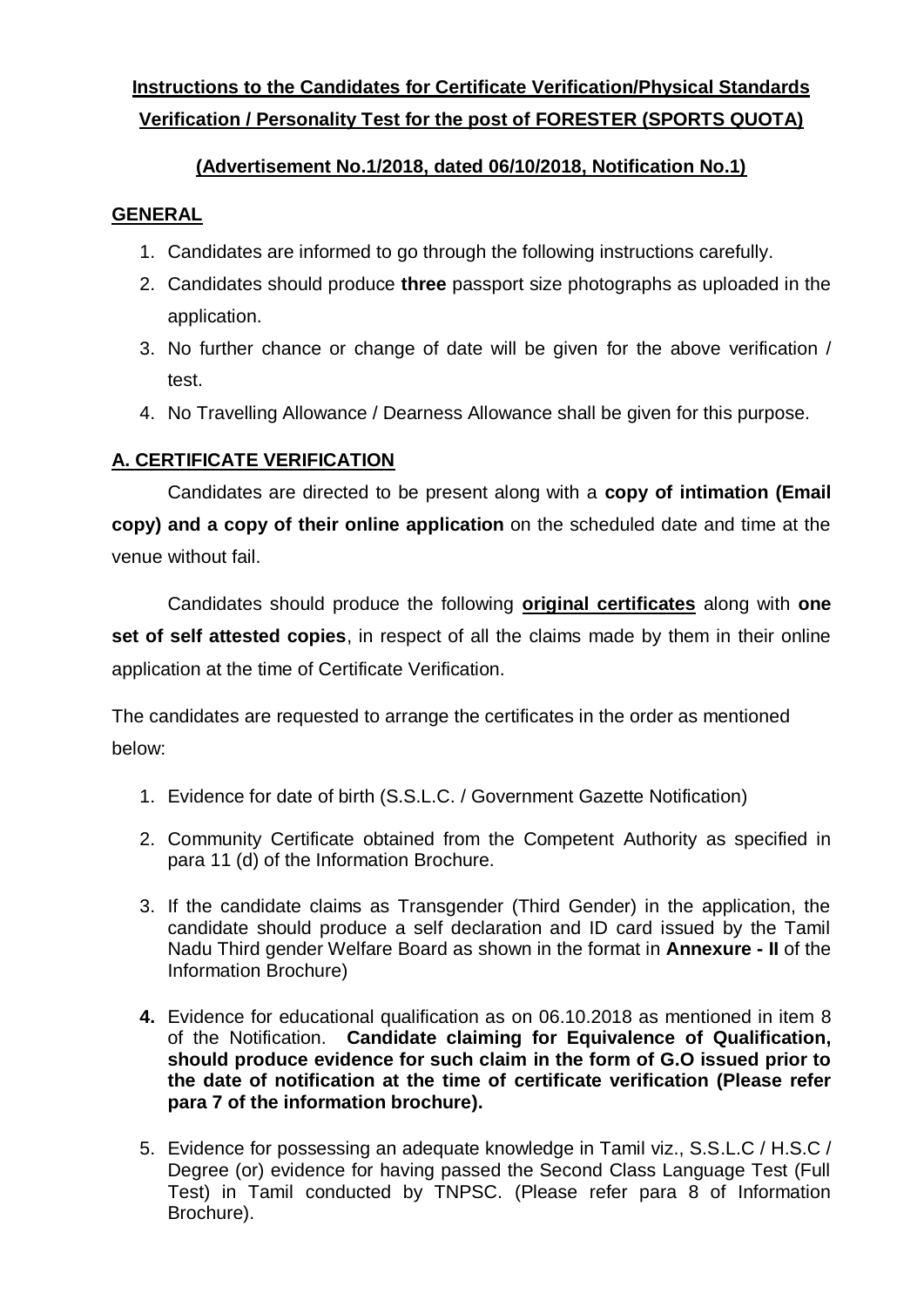- 6. Candidates claiming for reservation for Person Studied in Tamil Medium (PSTM) in the application, should produce necessary certificate (in support of the claim that the candidate has studied the prescribed qualification in Tamil Medium) obtained from the Competent authority concerned, as prescribed in **Annexure - IV** of the Information Brochure (Please refer para 6.6 of Information Brochure).
- **7. Candidates claiming reservation against outstanding Sportsperson quota should produce both the corresponding Certificate of Merit in original and also the related Form(s) obtained from the Competent authority concerned, as prescribed in Annexure – III of the Information Brochure (Please refer para 6.5 of Information Brochure).**

**Note: If any candidate fails to produce the aforesaid Sports certificate and Forms in original at the time of Certificate Verification, their candidature for the reservation against outstanding Sportsperson will not be considered.**

- **8.** If a candidate is an as Ex-Serviceman he should produce necessary certificate as prescribed in **Annexure – V** of the Information Brochure.
- 9. Character and conduct Certificate obtained from the Head of the Institution in which the candidate has last studied / is studying, as the case may be. In the case of the candidate who has studied a course through correspondence, this fact should be stated along with necessary evidence. Such candidates should however produce a Character and Conduct Certificate from the institution where the candidate had undergone the regular course of study prior to the correspondence studies.
- 10.If a candidate is employed in Government service, a "No Objection Certificate" obtained from the competent authority in the format as prescribed in **Annexure - VI** of the Information Brochure (Please refer para 11(e) of information brochure).
- **11.**The provisional admission of the candidate for Certificate Verification **does not confer any rights for admission to Physical standards verification / Endurance test / Personality test / selection to the post.**
- **12.The Candidate is informed that the claims made in the online application are final at all stages. If their claims are found to be false or incorrect, their candidature will be liable for rejection. Subsequent claims regarding educational qualification / age / community / Other reservations etc. will not be entertained.**
- *Note:- Before leaving the Certificate Verification centre, the candidates should confirm that all the original certificates furnished for verification have been received back by them after verification. The committee will not take any responsibility for the loss of any original certificates thereafter.*